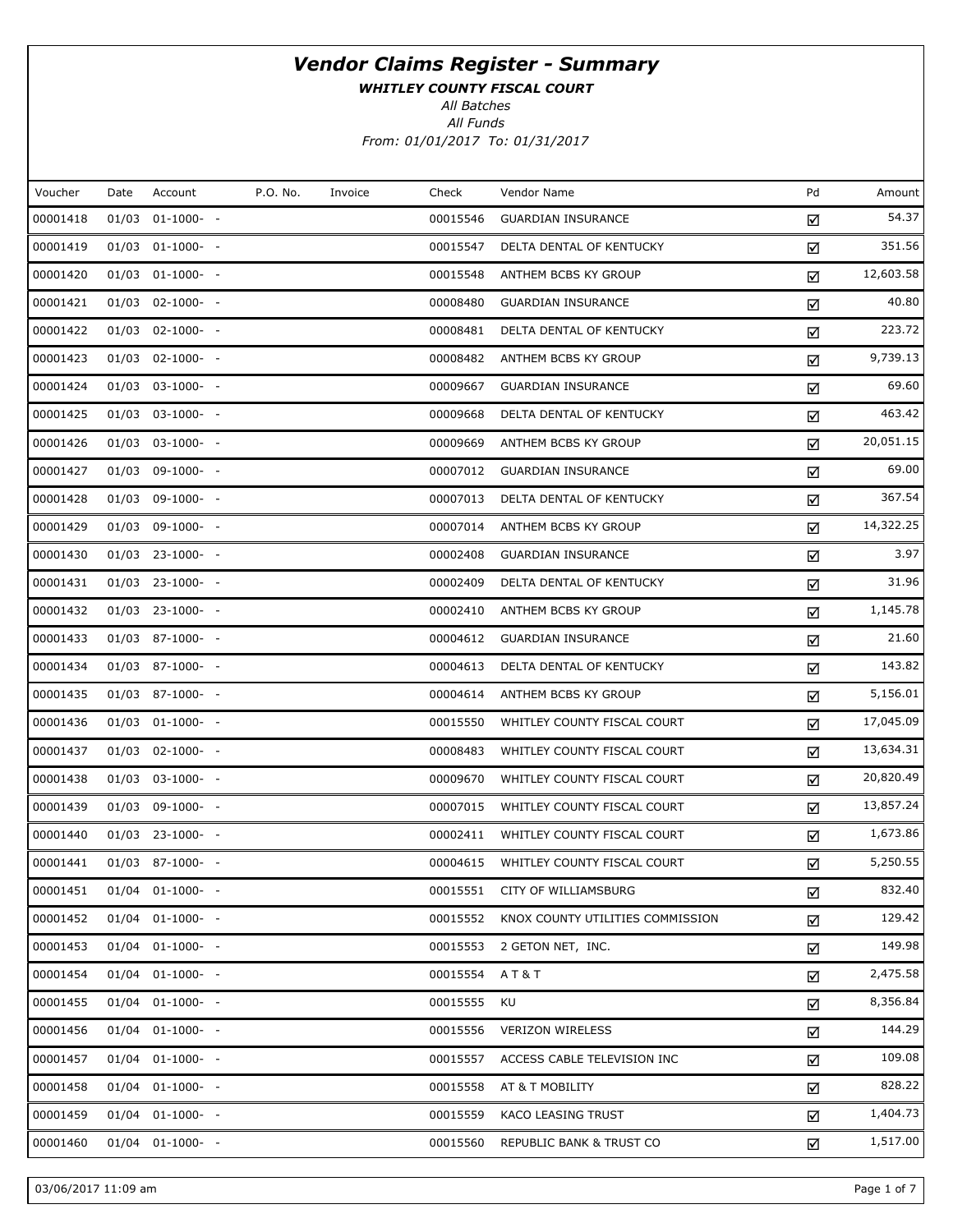WHITLEY COUNTY FISCAL COURT

All Batches

All Funds From: 01/01/2017 To: 01/31/2017

| Voucher<br>00001461<br>00001462<br>00001463<br>00001464<br>00001465 | Date<br>01/04 | Account<br>$01-1000-$<br>$01/04$ $01-1000-$ -<br>$01/04$ 02-1000- -<br>$01/04$ $02-1000-$ -<br>$01/04$ $02-1000-$ -<br>$01/04$ 03-1000- -<br>$01/04$ 03-1000- - | P.O. No. | Invoice | Check<br>00015561<br>00015562<br>00008484<br>00008485 | Vendor Name<br>TIME WARNER CABLE<br>AT & T ONENET SERVICE<br><b>CUMBERLAND FALLS WATER DIST</b> | Pd<br>☑<br>☑<br>☑ | Amount<br>249.99<br>191.83<br>32.02 |
|---------------------------------------------------------------------|---------------|-----------------------------------------------------------------------------------------------------------------------------------------------------------------|----------|---------|-------------------------------------------------------|-------------------------------------------------------------------------------------------------|-------------------|-------------------------------------|
|                                                                     |               |                                                                                                                                                                 |          |         |                                                       |                                                                                                 |                   |                                     |
|                                                                     |               |                                                                                                                                                                 |          |         |                                                       |                                                                                                 |                   |                                     |
|                                                                     |               |                                                                                                                                                                 |          |         |                                                       |                                                                                                 |                   |                                     |
|                                                                     |               |                                                                                                                                                                 |          |         |                                                       |                                                                                                 |                   |                                     |
|                                                                     |               |                                                                                                                                                                 |          |         |                                                       | ACCESS CABLE TELEVISION INC                                                                     | ☑                 | 77.05                               |
|                                                                     |               |                                                                                                                                                                 |          |         | 00008486                                              | US BANK KY POOLED CHECKS                                                                        | ☑                 | 2,129.27                            |
| 00001466                                                            |               |                                                                                                                                                                 |          |         | 00009671                                              | WHITLEY COUNTY WATER DISTRICT                                                                   | ☑                 | 22.68                               |
| 00001467                                                            |               |                                                                                                                                                                 |          |         | 00009672                                              | KU                                                                                              | ☑                 | 4,130.71                            |
| 00001468                                                            |               | 01/04 03-1000- -                                                                                                                                                |          |         | 00009673                                              | A T & T                                                                                         | ☑                 | 175.98                              |
| 00001469                                                            |               | $01/04$ 03-1000- -                                                                                                                                              |          |         | 00009674                                              | KELLWELL FOOD MANAGEMENT                                                                        | ☑                 | 19,380.12                           |
| 00001470                                                            |               | 01/04 09-1000- -                                                                                                                                                |          |         | 00007016                                              | CUMBERLAND FALLS WATER DIST                                                                     | ☑                 | 77.66                               |
| 00001471                                                            |               | $01/04$ 09-1000- -                                                                                                                                              |          |         | 00007017                                              | 2 GETON NET, INC.                                                                               | ☑                 | 89.99                               |
| 00001472                                                            |               | $01/04$ 09-1000- -                                                                                                                                              |          |         | 00007018                                              | CITY UTILITIES COMMISSION                                                                       | ☑                 | 166.03                              |
| 00001473                                                            |               | $01/04$ 09-1000- -                                                                                                                                              |          |         | 00007019                                              | WHITLEY COUNTY FISCAL COURT                                                                     | ☑                 | 137.45                              |
| 00001474                                                            |               | $01/04$ 09-1000- -                                                                                                                                              |          |         | 00007020                                              | DELTA NATURAL GAS CO., INC.                                                                     | ☑                 | 306.41                              |
| 00001475                                                            |               | $01/04$ 09-1000- -                                                                                                                                              |          |         | 00007021                                              | KACO LEASING TRUST                                                                              | ☑                 | 1,632.08                            |
| 00001476                                                            |               | $01/04$ 09-1000- -                                                                                                                                              |          |         | 00007022                                              | US BANK KY POOLED CHECKS                                                                        | ☑                 | 1,600.21                            |
| 00001477                                                            |               | $01/04$ 09-1000- -                                                                                                                                              |          |         | 00007023                                              | ACCESS CABLE TELEVISION INC                                                                     | ☑                 | 203.98                              |
| 00001478                                                            |               | 01/04 09-1000- -                                                                                                                                                |          |         | 00007024                                              | <b>VERIZON WIRELESS</b>                                                                         | ☑                 | 320.08                              |
| 00001479                                                            |               | $01/04$ 87-1000- -                                                                                                                                              |          |         | 00004616                                              | NI GOVERNMENT SERVICES, INC.                                                                    | ☑                 | 73.73                               |
| 00001480                                                            |               | $01/04$ 87-1000- -                                                                                                                                              |          |         | 00004617                                              | WHITLEY COUNTY FISCAL COURT                                                                     | ☑                 | 101.95                              |
| 00001481                                                            |               | $01/04$ 87-1000- -                                                                                                                                              |          |         | 00004618                                              | KU                                                                                              | ☑                 | 78.59                               |
| 00001482                                                            |               | $01/04$ 87-1000- -                                                                                                                                              |          |         | 00004619                                              | ACCESS CABLE TELEVISION INC                                                                     | ☑                 | 203.98                              |
| 00001483                                                            |               | $01/04$ 87-1000- -                                                                                                                                              |          |         | 00004620                                              | <b>AT&amp;T</b>                                                                                 | ☑                 | 4,261.26                            |
| 00001484                                                            |               | $01/04$ $07-1000-$ -                                                                                                                                            |          |         | 00000119                                              | BELL WHITLEY COMMUNITY                                                                          | ☑                 | 86,742.00                           |
| 00001485                                                            |               | $01/09$ $01-1000-$ -                                                                                                                                            |          |         | 00015563                                              | CUMBERLAND VALLEY ELECTRIC, INC.                                                                | ☑                 | 41.80                               |
| 00001486                                                            |               | $01/09$ 02-1000- -                                                                                                                                              |          |         | 00008487                                              | CUMBERLAND VALLEY ELECTRIC, INC.                                                                | ☑                 | 543.61                              |
| 00001487                                                            |               | $01/09$ 09-1000- -                                                                                                                                              |          |         | 00007025                                              | CUMBERLAND VALLEY ELECTRIC, INC.                                                                | ☑                 | 741.12                              |
| 00001488                                                            |               | $01/10$ $01-1000-$ -                                                                                                                                            |          |         | 00015565                                              | WHITLEY COUNTY FISCAL COURT                                                                     | ☑                 | 26,359.64                           |
| 00001489                                                            |               | $01/10$ $02-1000$ - -                                                                                                                                           |          |         | 00008488                                              | WHITLEY COUNTY FISCAL COURT                                                                     | ☑                 | 24,533.68                           |
| 00001490                                                            |               | $01/10$ 03-1000- -                                                                                                                                              |          |         | 00009675                                              | WHITLEY COUNTY FISCAL COURT                                                                     | ☑                 | 38,924.82                           |
| 00001491                                                            |               | 01/10 09-1000- -                                                                                                                                                |          |         | 00007026                                              | WHITLEY COUNTY FISCAL COURT                                                                     | ☑                 | 40,667.39                           |
| 00001492                                                            |               | $01/10$ 23-1000- -                                                                                                                                              |          |         | 00002412                                              | WHITLEY COUNTY FISCAL COURT                                                                     | ☑                 | 3,093.80                            |
| 00001493                                                            |               | $01/10$ 87-1000- -                                                                                                                                              |          |         | 00004621                                              | WHITLEY COUNTY FISCAL COURT                                                                     | ☑                 | 14,180.58                           |
| 00001494                                                            |               | $01/10$ $01-1000-$ -                                                                                                                                            |          |         | 00015566                                              | KNOX-WHITLEY ANIMAL SHELTER, INC,                                                               | ☑                 | 10,000.00                           |

03/06/2017 11:09 am Page 2 of 7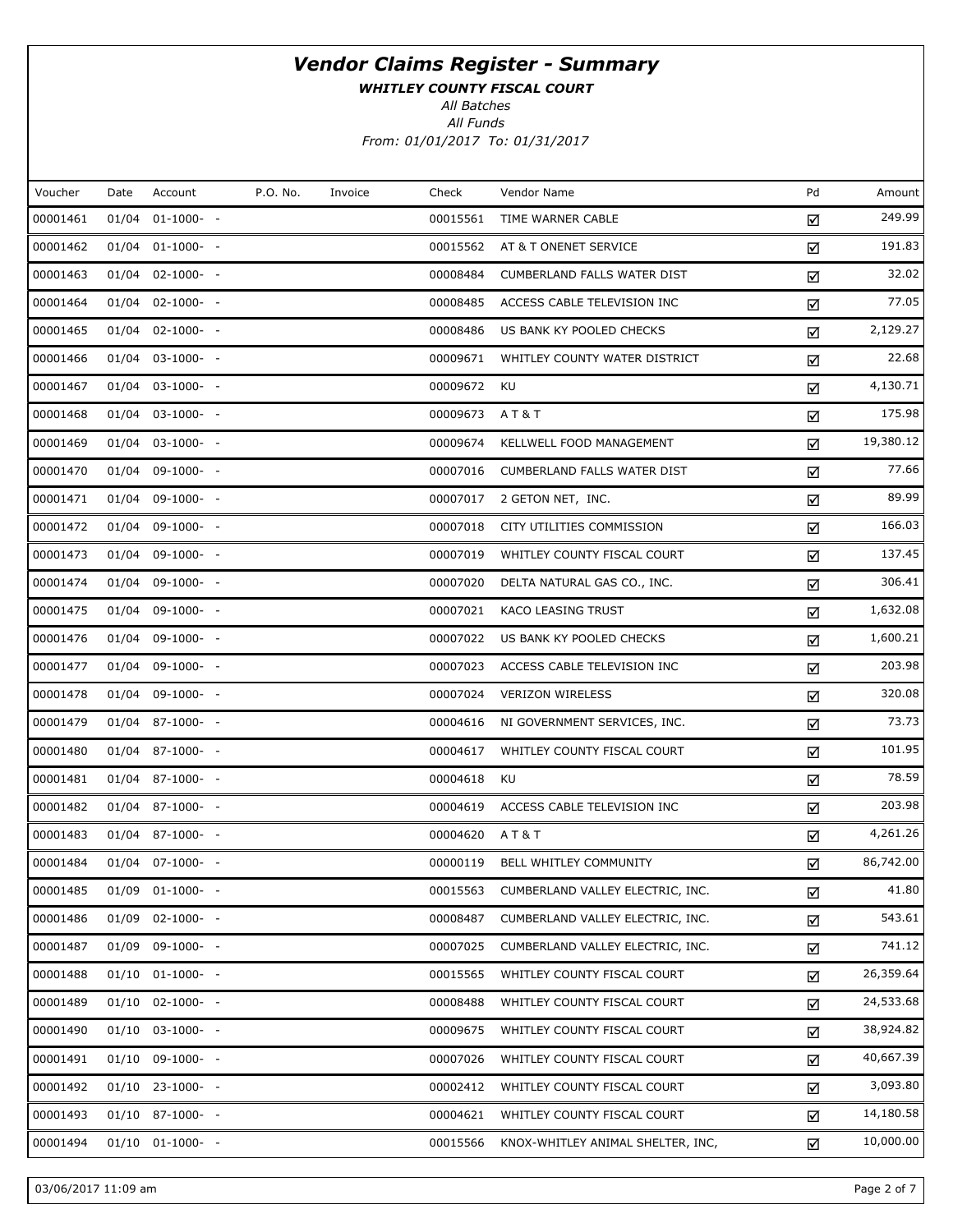WHITLEY COUNTY FISCAL COURT

All Batches

All Funds From: 01/01/2017 To: 01/31/2017

| P.O. No.<br>Pd<br>Voucher<br>Account<br>Check<br>Vendor Name<br>Date<br>Invoice<br>00001495<br>$01/11$ $01-1000-$ -<br>00015567<br>DELTA NATURAL GAS CO., INC.<br>☑<br>00001496<br>00015568<br>$01/11$ $01-1000-$ -<br>TIME WARNER CABLE<br>☑<br>00001497<br>$01/11$ $02-1000-$ -<br>00008489<br>DELTA NATURAL GAS CO., INC.<br>☑<br>00001498<br>00009676<br>$01/11$ $03-1000-$ -<br>CITY OF WILLIAMSBURG<br>☑<br>00001499<br>$01/11$ $03-1000$ - -<br>00009677<br>DELTA NATURAL GAS CO., INC.<br>☑<br>00001500<br>$01/11$ 09-1000- -<br>00007027<br>TIME WARNER CABLE<br>☑<br>00001501<br>$01/11$ 23-1000- -<br>00002413<br>DAVID OWENS<br>☑<br>00001502<br>$01/11$ 87-1000- -<br>00004622<br>WILLIAMSBURG-WHITLEY CO. AIRPORT BD.<br>☑<br>00001503<br>00004623<br>$01/11$ 87-1000- -<br><b>AT&amp;T</b><br>☑<br>00001504<br>$01/11$ $01-1000-$<br>00015569<br>ANDREW CROLEY, CORONER<br>☑<br>00001505<br>$01/11$ $04-1000-$ -<br>00000827<br>WILLIAMSBURG-WHITLEY CO. AIRPORT BD.<br>☑<br>00001507<br>00015570<br>$01/13$ $01-1000$ - -<br><b>DAV</b><br>☑<br>00001508<br>$01/17$ $01-1000-$<br>00015571<br>ALL SAFE INDUSTRIES<br>☑<br>00001509<br>$01/17$ $01-1000-$ -<br>00015572<br>ANDREW CROLEY, CORONER<br>☑<br>00001510<br>$01/17$ $01-1000-$ -<br>00015573<br>BISSELL'S, INC.<br>☑<br>00001511<br>$01/17$ 01-1000- -<br>00015574<br>BLUEGRASS/ KESCO INCORPORATED<br>☑<br>00001512<br>$01/17$ $01-1000-$ -<br>00015575<br><b>BROCK MCVEY</b><br>☑<br>00001513<br>00015576<br>$01/17$ $01-1000-$ -<br>COLAN HARRELL, SHERIFF<br>☑<br>00001514<br>$01/17$ $01-1000-$ -<br>00015577<br>CORBIN INDUSTRIAL DEVELOPMENT COMMISSION<br>☑<br>00001515<br>00015578<br>$01/17$ $01-1000-$ -<br><b>DAV</b><br>☑<br>00001516<br>$01/17$ $01-1000-$ -<br>00015579<br>DONNA ROSE COMPANY, INC.<br>☑<br>00001517<br>00015580<br>$01/17$ $01-1000-$ -<br>ELLISON'S SANITARY SUPPLY CO., INC.<br>☑<br>00001518<br>$01/17$ $01-1000-$ -<br>00015581<br>EMCON HOME GUARD, INC.<br>☑<br>00001519<br>$01/17$ $01-1000-$ -<br>00015582<br>EVERBANK COMMERICAL FINANCE INC<br>☑<br>00001520<br>$01/17$ $01-1000$ - -<br>00015583<br><b>EZ COUNTRY</b><br>☑<br>00001521<br>$01/17$ $01-1000$ - -<br>00015584<br>FISCALSOFT CORPORATION<br>☑<br>00001522<br>$01/17$ $01-1000-$ -<br>00015585<br><b>FLEETONE</b><br>☑<br>00001523<br>$01/17$ $01-1000$ - -<br>00015586<br>GRIFFIN GATE MARRIOTT RESORT & SPA<br>☑<br>00001524<br>$01/17$ $01-1000$ - -<br>00015587<br>K A C O ALL LINES FUND<br>☑<br>00001525<br>$01/17$ $01-1000$ - -<br>00015588<br>KACO WORKERS COMPENSATION FUND<br>☑<br>00001526<br>$01/17$ $01-1000$ - -<br>00015589<br>KAY SCHWARTZ, COUNTY CLERK<br>☑<br>00001527<br>$01/17$ $01-1000$ - -<br>00015590<br>KCJEA<br>☑<br>00001528<br>$01/17$ $01-1000$ - -<br>00015591<br><b>KENWAY DISTRIBUTORS</b><br>☑<br>00001529<br>$01/17$ $01-1000$ - -<br>00015592<br><b>KY SPRING WATER</b><br>☑ |  |  |  |  |           |
|---------------------------------------------------------------------------------------------------------------------------------------------------------------------------------------------------------------------------------------------------------------------------------------------------------------------------------------------------------------------------------------------------------------------------------------------------------------------------------------------------------------------------------------------------------------------------------------------------------------------------------------------------------------------------------------------------------------------------------------------------------------------------------------------------------------------------------------------------------------------------------------------------------------------------------------------------------------------------------------------------------------------------------------------------------------------------------------------------------------------------------------------------------------------------------------------------------------------------------------------------------------------------------------------------------------------------------------------------------------------------------------------------------------------------------------------------------------------------------------------------------------------------------------------------------------------------------------------------------------------------------------------------------------------------------------------------------------------------------------------------------------------------------------------------------------------------------------------------------------------------------------------------------------------------------------------------------------------------------------------------------------------------------------------------------------------------------------------------------------------------------------------------------------------------------------------------------------------------------------------------------------------------------------------------------------------------------------------------------------------------------------------------------------------------------------------------------------------------------------------------------------------------------------------------------------------------------------------------------------------------------------------------------------------------------------------------------------------------------------------------------------------------------------------------------------------------------------------------------------------------------------------------|--|--|--|--|-----------|
|                                                                                                                                                                                                                                                                                                                                                                                                                                                                                                                                                                                                                                                                                                                                                                                                                                                                                                                                                                                                                                                                                                                                                                                                                                                                                                                                                                                                                                                                                                                                                                                                                                                                                                                                                                                                                                                                                                                                                                                                                                                                                                                                                                                                                                                                                                                                                                                                                                                                                                                                                                                                                                                                                                                                                                                                                                                                                                   |  |  |  |  | Amount    |
|                                                                                                                                                                                                                                                                                                                                                                                                                                                                                                                                                                                                                                                                                                                                                                                                                                                                                                                                                                                                                                                                                                                                                                                                                                                                                                                                                                                                                                                                                                                                                                                                                                                                                                                                                                                                                                                                                                                                                                                                                                                                                                                                                                                                                                                                                                                                                                                                                                                                                                                                                                                                                                                                                                                                                                                                                                                                                                   |  |  |  |  | 501.18    |
|                                                                                                                                                                                                                                                                                                                                                                                                                                                                                                                                                                                                                                                                                                                                                                                                                                                                                                                                                                                                                                                                                                                                                                                                                                                                                                                                                                                                                                                                                                                                                                                                                                                                                                                                                                                                                                                                                                                                                                                                                                                                                                                                                                                                                                                                                                                                                                                                                                                                                                                                                                                                                                                                                                                                                                                                                                                                                                   |  |  |  |  | 379.98    |
|                                                                                                                                                                                                                                                                                                                                                                                                                                                                                                                                                                                                                                                                                                                                                                                                                                                                                                                                                                                                                                                                                                                                                                                                                                                                                                                                                                                                                                                                                                                                                                                                                                                                                                                                                                                                                                                                                                                                                                                                                                                                                                                                                                                                                                                                                                                                                                                                                                                                                                                                                                                                                                                                                                                                                                                                                                                                                                   |  |  |  |  | 431.39    |
|                                                                                                                                                                                                                                                                                                                                                                                                                                                                                                                                                                                                                                                                                                                                                                                                                                                                                                                                                                                                                                                                                                                                                                                                                                                                                                                                                                                                                                                                                                                                                                                                                                                                                                                                                                                                                                                                                                                                                                                                                                                                                                                                                                                                                                                                                                                                                                                                                                                                                                                                                                                                                                                                                                                                                                                                                                                                                                   |  |  |  |  | 6,083.52  |
|                                                                                                                                                                                                                                                                                                                                                                                                                                                                                                                                                                                                                                                                                                                                                                                                                                                                                                                                                                                                                                                                                                                                                                                                                                                                                                                                                                                                                                                                                                                                                                                                                                                                                                                                                                                                                                                                                                                                                                                                                                                                                                                                                                                                                                                                                                                                                                                                                                                                                                                                                                                                                                                                                                                                                                                                                                                                                                   |  |  |  |  | 1,966.43  |
|                                                                                                                                                                                                                                                                                                                                                                                                                                                                                                                                                                                                                                                                                                                                                                                                                                                                                                                                                                                                                                                                                                                                                                                                                                                                                                                                                                                                                                                                                                                                                                                                                                                                                                                                                                                                                                                                                                                                                                                                                                                                                                                                                                                                                                                                                                                                                                                                                                                                                                                                                                                                                                                                                                                                                                                                                                                                                                   |  |  |  |  | 78.48     |
|                                                                                                                                                                                                                                                                                                                                                                                                                                                                                                                                                                                                                                                                                                                                                                                                                                                                                                                                                                                                                                                                                                                                                                                                                                                                                                                                                                                                                                                                                                                                                                                                                                                                                                                                                                                                                                                                                                                                                                                                                                                                                                                                                                                                                                                                                                                                                                                                                                                                                                                                                                                                                                                                                                                                                                                                                                                                                                   |  |  |  |  | 198.76    |
|                                                                                                                                                                                                                                                                                                                                                                                                                                                                                                                                                                                                                                                                                                                                                                                                                                                                                                                                                                                                                                                                                                                                                                                                                                                                                                                                                                                                                                                                                                                                                                                                                                                                                                                                                                                                                                                                                                                                                                                                                                                                                                                                                                                                                                                                                                                                                                                                                                                                                                                                                                                                                                                                                                                                                                                                                                                                                                   |  |  |  |  | 439.64    |
|                                                                                                                                                                                                                                                                                                                                                                                                                                                                                                                                                                                                                                                                                                                                                                                                                                                                                                                                                                                                                                                                                                                                                                                                                                                                                                                                                                                                                                                                                                                                                                                                                                                                                                                                                                                                                                                                                                                                                                                                                                                                                                                                                                                                                                                                                                                                                                                                                                                                                                                                                                                                                                                                                                                                                                                                                                                                                                   |  |  |  |  | 1,936.51  |
|                                                                                                                                                                                                                                                                                                                                                                                                                                                                                                                                                                                                                                                                                                                                                                                                                                                                                                                                                                                                                                                                                                                                                                                                                                                                                                                                                                                                                                                                                                                                                                                                                                                                                                                                                                                                                                                                                                                                                                                                                                                                                                                                                                                                                                                                                                                                                                                                                                                                                                                                                                                                                                                                                                                                                                                                                                                                                                   |  |  |  |  | 833.34    |
|                                                                                                                                                                                                                                                                                                                                                                                                                                                                                                                                                                                                                                                                                                                                                                                                                                                                                                                                                                                                                                                                                                                                                                                                                                                                                                                                                                                                                                                                                                                                                                                                                                                                                                                                                                                                                                                                                                                                                                                                                                                                                                                                                                                                                                                                                                                                                                                                                                                                                                                                                                                                                                                                                                                                                                                                                                                                                                   |  |  |  |  | 5,000.00  |
|                                                                                                                                                                                                                                                                                                                                                                                                                                                                                                                                                                                                                                                                                                                                                                                                                                                                                                                                                                                                                                                                                                                                                                                                                                                                                                                                                                                                                                                                                                                                                                                                                                                                                                                                                                                                                                                                                                                                                                                                                                                                                                                                                                                                                                                                                                                                                                                                                                                                                                                                                                                                                                                                                                                                                                                                                                                                                                   |  |  |  |  | 361.54    |
|                                                                                                                                                                                                                                                                                                                                                                                                                                                                                                                                                                                                                                                                                                                                                                                                                                                                                                                                                                                                                                                                                                                                                                                                                                                                                                                                                                                                                                                                                                                                                                                                                                                                                                                                                                                                                                                                                                                                                                                                                                                                                                                                                                                                                                                                                                                                                                                                                                                                                                                                                                                                                                                                                                                                                                                                                                                                                                   |  |  |  |  | 958.10    |
|                                                                                                                                                                                                                                                                                                                                                                                                                                                                                                                                                                                                                                                                                                                                                                                                                                                                                                                                                                                                                                                                                                                                                                                                                                                                                                                                                                                                                                                                                                                                                                                                                                                                                                                                                                                                                                                                                                                                                                                                                                                                                                                                                                                                                                                                                                                                                                                                                                                                                                                                                                                                                                                                                                                                                                                                                                                                                                   |  |  |  |  | 1,500.00  |
|                                                                                                                                                                                                                                                                                                                                                                                                                                                                                                                                                                                                                                                                                                                                                                                                                                                                                                                                                                                                                                                                                                                                                                                                                                                                                                                                                                                                                                                                                                                                                                                                                                                                                                                                                                                                                                                                                                                                                                                                                                                                                                                                                                                                                                                                                                                                                                                                                                                                                                                                                                                                                                                                                                                                                                                                                                                                                                   |  |  |  |  | 26.38     |
|                                                                                                                                                                                                                                                                                                                                                                                                                                                                                                                                                                                                                                                                                                                                                                                                                                                                                                                                                                                                                                                                                                                                                                                                                                                                                                                                                                                                                                                                                                                                                                                                                                                                                                                                                                                                                                                                                                                                                                                                                                                                                                                                                                                                                                                                                                                                                                                                                                                                                                                                                                                                                                                                                                                                                                                                                                                                                                   |  |  |  |  | 580.00    |
|                                                                                                                                                                                                                                                                                                                                                                                                                                                                                                                                                                                                                                                                                                                                                                                                                                                                                                                                                                                                                                                                                                                                                                                                                                                                                                                                                                                                                                                                                                                                                                                                                                                                                                                                                                                                                                                                                                                                                                                                                                                                                                                                                                                                                                                                                                                                                                                                                                                                                                                                                                                                                                                                                                                                                                                                                                                                                                   |  |  |  |  | 199.58    |
|                                                                                                                                                                                                                                                                                                                                                                                                                                                                                                                                                                                                                                                                                                                                                                                                                                                                                                                                                                                                                                                                                                                                                                                                                                                                                                                                                                                                                                                                                                                                                                                                                                                                                                                                                                                                                                                                                                                                                                                                                                                                                                                                                                                                                                                                                                                                                                                                                                                                                                                                                                                                                                                                                                                                                                                                                                                                                                   |  |  |  |  | 469.27    |
|                                                                                                                                                                                                                                                                                                                                                                                                                                                                                                                                                                                                                                                                                                                                                                                                                                                                                                                                                                                                                                                                                                                                                                                                                                                                                                                                                                                                                                                                                                                                                                                                                                                                                                                                                                                                                                                                                                                                                                                                                                                                                                                                                                                                                                                                                                                                                                                                                                                                                                                                                                                                                                                                                                                                                                                                                                                                                                   |  |  |  |  | 10,000.00 |
|                                                                                                                                                                                                                                                                                                                                                                                                                                                                                                                                                                                                                                                                                                                                                                                                                                                                                                                                                                                                                                                                                                                                                                                                                                                                                                                                                                                                                                                                                                                                                                                                                                                                                                                                                                                                                                                                                                                                                                                                                                                                                                                                                                                                                                                                                                                                                                                                                                                                                                                                                                                                                                                                                                                                                                                                                                                                                                   |  |  |  |  | 650.00    |
|                                                                                                                                                                                                                                                                                                                                                                                                                                                                                                                                                                                                                                                                                                                                                                                                                                                                                                                                                                                                                                                                                                                                                                                                                                                                                                                                                                                                                                                                                                                                                                                                                                                                                                                                                                                                                                                                                                                                                                                                                                                                                                                                                                                                                                                                                                                                                                                                                                                                                                                                                                                                                                                                                                                                                                                                                                                                                                   |  |  |  |  | 1,658.00  |
|                                                                                                                                                                                                                                                                                                                                                                                                                                                                                                                                                                                                                                                                                                                                                                                                                                                                                                                                                                                                                                                                                                                                                                                                                                                                                                                                                                                                                                                                                                                                                                                                                                                                                                                                                                                                                                                                                                                                                                                                                                                                                                                                                                                                                                                                                                                                                                                                                                                                                                                                                                                                                                                                                                                                                                                                                                                                                                   |  |  |  |  | 125.20    |
|                                                                                                                                                                                                                                                                                                                                                                                                                                                                                                                                                                                                                                                                                                                                                                                                                                                                                                                                                                                                                                                                                                                                                                                                                                                                                                                                                                                                                                                                                                                                                                                                                                                                                                                                                                                                                                                                                                                                                                                                                                                                                                                                                                                                                                                                                                                                                                                                                                                                                                                                                                                                                                                                                                                                                                                                                                                                                                   |  |  |  |  | 40.00     |
|                                                                                                                                                                                                                                                                                                                                                                                                                                                                                                                                                                                                                                                                                                                                                                                                                                                                                                                                                                                                                                                                                                                                                                                                                                                                                                                                                                                                                                                                                                                                                                                                                                                                                                                                                                                                                                                                                                                                                                                                                                                                                                                                                                                                                                                                                                                                                                                                                                                                                                                                                                                                                                                                                                                                                                                                                                                                                                   |  |  |  |  | 223.28    |
|                                                                                                                                                                                                                                                                                                                                                                                                                                                                                                                                                                                                                                                                                                                                                                                                                                                                                                                                                                                                                                                                                                                                                                                                                                                                                                                                                                                                                                                                                                                                                                                                                                                                                                                                                                                                                                                                                                                                                                                                                                                                                                                                                                                                                                                                                                                                                                                                                                                                                                                                                                                                                                                                                                                                                                                                                                                                                                   |  |  |  |  | 815.00    |
|                                                                                                                                                                                                                                                                                                                                                                                                                                                                                                                                                                                                                                                                                                                                                                                                                                                                                                                                                                                                                                                                                                                                                                                                                                                                                                                                                                                                                                                                                                                                                                                                                                                                                                                                                                                                                                                                                                                                                                                                                                                                                                                                                                                                                                                                                                                                                                                                                                                                                                                                                                                                                                                                                                                                                                                                                                                                                                   |  |  |  |  | 3,900.00  |
|                                                                                                                                                                                                                                                                                                                                                                                                                                                                                                                                                                                                                                                                                                                                                                                                                                                                                                                                                                                                                                                                                                                                                                                                                                                                                                                                                                                                                                                                                                                                                                                                                                                                                                                                                                                                                                                                                                                                                                                                                                                                                                                                                                                                                                                                                                                                                                                                                                                                                                                                                                                                                                                                                                                                                                                                                                                                                                   |  |  |  |  | 767.93    |
|                                                                                                                                                                                                                                                                                                                                                                                                                                                                                                                                                                                                                                                                                                                                                                                                                                                                                                                                                                                                                                                                                                                                                                                                                                                                                                                                                                                                                                                                                                                                                                                                                                                                                                                                                                                                                                                                                                                                                                                                                                                                                                                                                                                                                                                                                                                                                                                                                                                                                                                                                                                                                                                                                                                                                                                                                                                                                                   |  |  |  |  | 1,528.50  |
|                                                                                                                                                                                                                                                                                                                                                                                                                                                                                                                                                                                                                                                                                                                                                                                                                                                                                                                                                                                                                                                                                                                                                                                                                                                                                                                                                                                                                                                                                                                                                                                                                                                                                                                                                                                                                                                                                                                                                                                                                                                                                                                                                                                                                                                                                                                                                                                                                                                                                                                                                                                                                                                                                                                                                                                                                                                                                                   |  |  |  |  | 21,541.76 |
|                                                                                                                                                                                                                                                                                                                                                                                                                                                                                                                                                                                                                                                                                                                                                                                                                                                                                                                                                                                                                                                                                                                                                                                                                                                                                                                                                                                                                                                                                                                                                                                                                                                                                                                                                                                                                                                                                                                                                                                                                                                                                                                                                                                                                                                                                                                                                                                                                                                                                                                                                                                                                                                                                                                                                                                                                                                                                                   |  |  |  |  | 5,356.87  |
|                                                                                                                                                                                                                                                                                                                                                                                                                                                                                                                                                                                                                                                                                                                                                                                                                                                                                                                                                                                                                                                                                                                                                                                                                                                                                                                                                                                                                                                                                                                                                                                                                                                                                                                                                                                                                                                                                                                                                                                                                                                                                                                                                                                                                                                                                                                                                                                                                                                                                                                                                                                                                                                                                                                                                                                                                                                                                                   |  |  |  |  | 300.00    |
|                                                                                                                                                                                                                                                                                                                                                                                                                                                                                                                                                                                                                                                                                                                                                                                                                                                                                                                                                                                                                                                                                                                                                                                                                                                                                                                                                                                                                                                                                                                                                                                                                                                                                                                                                                                                                                                                                                                                                                                                                                                                                                                                                                                                                                                                                                                                                                                                                                                                                                                                                                                                                                                                                                                                                                                                                                                                                                   |  |  |  |  | 1,150.00  |
|                                                                                                                                                                                                                                                                                                                                                                                                                                                                                                                                                                                                                                                                                                                                                                                                                                                                                                                                                                                                                                                                                                                                                                                                                                                                                                                                                                                                                                                                                                                                                                                                                                                                                                                                                                                                                                                                                                                                                                                                                                                                                                                                                                                                                                                                                                                                                                                                                                                                                                                                                                                                                                                                                                                                                                                                                                                                                                   |  |  |  |  | 165.63    |
|                                                                                                                                                                                                                                                                                                                                                                                                                                                                                                                                                                                                                                                                                                                                                                                                                                                                                                                                                                                                                                                                                                                                                                                                                                                                                                                                                                                                                                                                                                                                                                                                                                                                                                                                                                                                                                                                                                                                                                                                                                                                                                                                                                                                                                                                                                                                                                                                                                                                                                                                                                                                                                                                                                                                                                                                                                                                                                   |  |  |  |  | 29.80     |

03/06/2017 11:09 am Page 3 of 7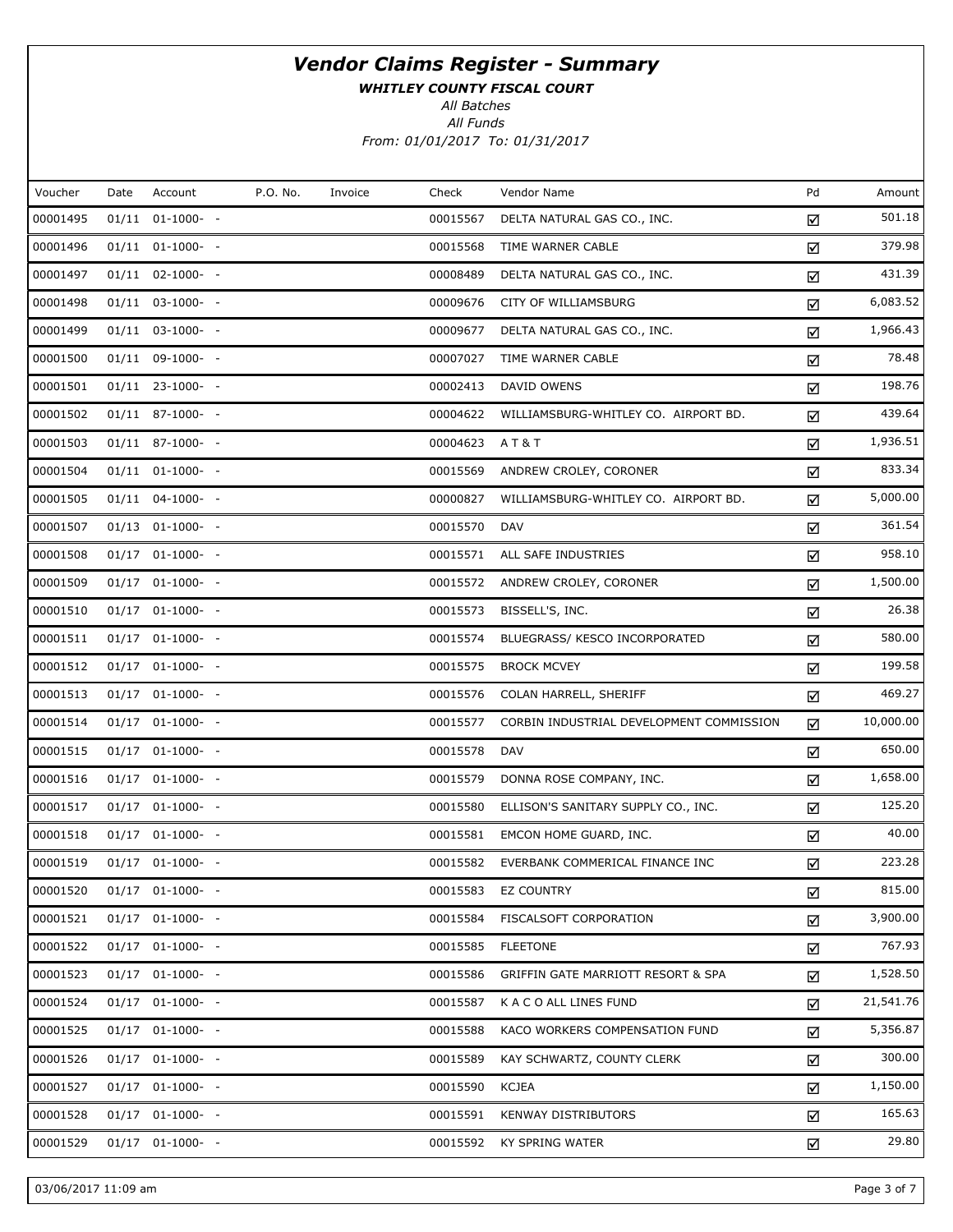WHITLEY COUNTY FISCAL COURT

All Batches

All Funds From: 01/01/2017 To: 01/31/2017

| Voucher  | Date | Account              | P.O. No. | Invoice | Check    | Vendor Name                         | Pd | Amount    |
|----------|------|----------------------|----------|---------|----------|-------------------------------------|----|-----------|
| 00001530 |      | $01/17$ $01-1000-$ - |          |         | 00015593 | NEW HOPE MINISTRIES                 | ☑  | 120.00    |
| 00001531 |      | $01/17$ $01-1000-$ - |          |         | 00015594 | <b>NEWS JOURNAL</b>                 | ☑  | 4,466.88  |
| 00001532 |      | $01/17$ $01-1000-$ - |          |         | 00015595 | POFF CARTING SERVICE                | ☑  | 977.28    |
| 00001533 |      | $01/17$ $01-1000-$ - |          |         | 00015596 | PRECISION DUPLICATING SOLUTIONS INC | ☑  | 101.09    |
| 00001534 |      | $01/17$ $01-1000-$ - |          |         | 00015597 | PREFERRED LAB SERVICE               | ☑  | 200.00    |
| 00001535 |      | $01/17$ $01-1000-$ - |          |         | 00015598 | QUALITY CARE AUTO SERVICE           | ☑  | 520.26    |
| 00001536 |      | $01/17$ $01-1000-$ - |          |         | 00015599 | ROBBIE BROWN                        | ☑  | 153.06    |
| 00001537 |      | $01/17$ $01-1000-$ - |          |         | 00015600 | WHITLEY COUNTY PVA                  | ☑  | 12,600.00 |
| 00001538 |      | $01/17$ $01-1000-$ - |          |         | 00015601 | <b>TEKS WORK</b>                    | ☑  | 100.00    |
| 00001539 |      | $01/17$ $01-1000-$ - |          |         | 00015602 | W D BRYANT & SONS INC.              | ☑  | 442.36    |
| 00001540 |      | $01/17$ $01-1000-$ - |          |         | 00015603 | WILLIAMSBURG INSURANCE AGENCY INC.  | ☑  | 1,109.62  |
| 00001541 |      | $01/17$ $01-1000-$ - |          |         | 00015604 | <b>XEROX CORPORATION</b>            | ☑  | 382.53    |
| 00001542 |      | $01/17$ 02-1000- -   |          |         | 00008490 | ARAMARK UNIFROM SERVICES            | ☑  | 1,040.12  |
| 00001543 |      | $01/17$ 02-1000- -   |          |         | 00008491 | BISSELL'S, INC.                     | ☑  | 17.20     |
| 00001544 |      | $01/17$ 02-1000- -   |          |         | 00008492 | <b>CANADA AUTO PARTS</b>            | ☑  | 2,427.20  |
| 00001545 |      | $01/17$ 02-1000- -   |          |         | 00008493 | DON FRANKLIN FORD                   | ☑  | 212.95    |
| 00001546 |      | $01/17$ 02-1000- -   |          |         | 00008494 | ECSI, LLC                           | ☑  | 171.96    |
| 00001547 |      | $01/17$ 02-1000- -   |          |         | 00008495 | <b>ESKRIDGE A. SHELTON</b>          | ☑  | 22,200.00 |
| 00001548 |      | $01/17$ 02-1000- -   |          |         | 00008496 | <b>FLEETONE</b>                     | ☑  | 646.61    |
| 00001549 |      | $01/17$ 02-1000- -   |          |         | 00008497 | G & C SUPPLY CO. INC.               | ☑  | 1,194.00  |
| 00001550 |      | $01/17$ 02-1000- -   |          |         | 00008498 | G & S TIRE INC.                     | ☑  | 330.00    |
| 00001551 |      | $01/17$ 02-1000- -   |          |         | 00008499 | HINKLE CONTRACTING COMPANY LLC      | ☑  | 16,885.36 |
| 00001552 |      | $01/17$ 02-1000- -   |          |         | 00008500 | <b>HOLSTON GASES</b>                | ☑  | 84.65     |
| 00001553 |      | $01/17$ 02-1000- -   |          |         | 00008501 | JAMES JONES EXCAVATING              | ☑  | 2,816.35  |
| 00001554 |      | $01/17$ 02-1000- -   |          |         | 00008502 | <b>JIMMY BATES</b>                  | ☑  | 29.76     |
| 00001555 |      | $01/17$ 02-1000- -   |          |         | 00008503 | JOHNNY WHEELS OF WILLIAMSBURG, INC  | ☑  | 716.00    |
| 00001556 |      | $01/17$ 02-1000- -   |          |         | 00008504 | K A C O ALL LINES FUND              | ☑  | 4,147.58  |
| 00001557 |      | $01/17$ 02-1000- -   |          |         | 00008505 | KACO WORKERS COMPENSATION FUND      | ☑  | 6,574.27  |
| 00001558 |      | $01/17$ 02-1000- -   |          |         | 00008506 | KY SPRING WATER                     | ☑  | 65.40     |
| 00001559 |      | $01/17$ $02-1000-$ - |          |         | 00008507 | LYKINS OIL COMPANY                  | ☑  | 2,606.29  |
| 00001560 |      | $01/17$ 02-1000- -   |          |         | 00008508 | <b>OWENS AUTO PARTS</b>             | ☑  | 1,856.34  |
| 00001561 |      | $01/17$ 02-1000- -   |          |         | 00008509 | PREFERRED LAB SERVICE               | ☑  | 450.00    |
| 00001562 |      | $01/17$ 02-1000- -   |          |         | 00008510 | <b>SCOTTY HARRISON</b>              | ☑  | 310.84    |
| 00001563 |      | $01/17$ 02-1000- -   |          |         | 00008511 | UNIVERSITY OF KY                    | ☑  | 170.00    |
|          |      |                      |          |         |          |                                     |    |           |

03/06/2017 11:09 am Page 4 of 7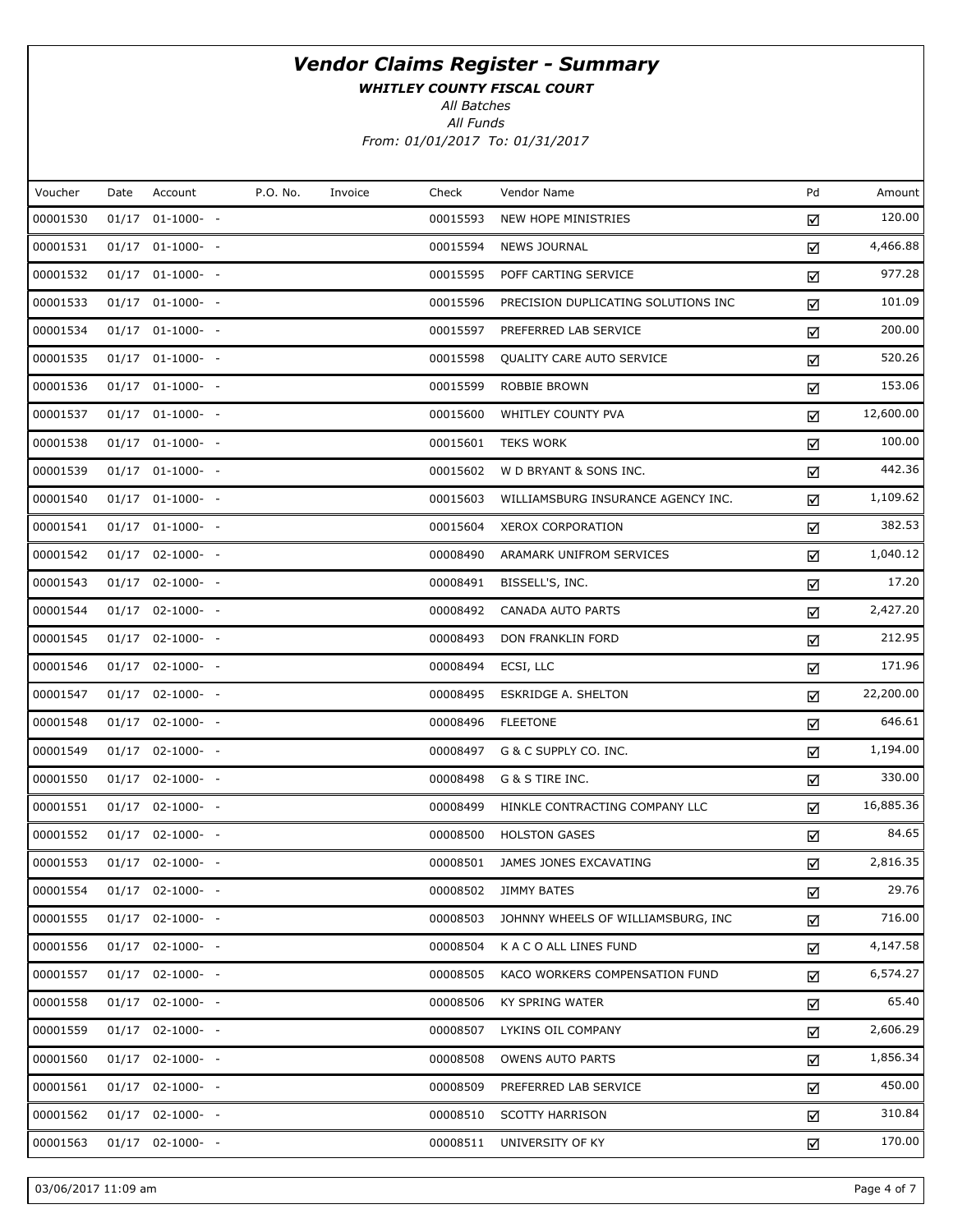WHITLEY COUNTY FISCAL COURT

All Batches

All Funds From: 01/01/2017 To: 01/31/2017

| Voucher  | Date | Account            | P.O. No. | Invoice | Check    | Vendor Name                            | Pd | Amount    |
|----------|------|--------------------|----------|---------|----------|----------------------------------------|----|-----------|
| 00001564 |      | $01/17$ 02-1000- - |          |         | 00008512 | W D BRYANT & SONS INC.                 | ☑  | 9,270.28  |
| 00001565 |      | $01/17$ 03-1000- - |          |         | 00009678 | AMERICAN BUSINESS SYSTEMS              | ☑  | 221.24    |
| 00001566 |      | $01/17$ 03-1000- - |          |         | 00009679 | <b>BEST TERMITE &amp; PEST</b>         | ☑  | 120.00    |
| 00001567 |      | $01/17$ 03-1000- - |          |         | 00009680 | BISSELL'S, INC.                        | ☑  | 235.18    |
| 00001568 |      | $01/17$ 03-1000- - |          |         | 00009681 | BLUEFRASS UNIFORMS & EQUIPMENT         | ☑  | 386.00    |
| 00001569 |      | $01/17$ 03-1000- - |          |         | 00009682 | <b>BRIAN LAWSON</b>                    | ☑  | 62.09     |
| 00001570 |      | $01/17$ 03-1000- - |          |         | 00009683 | <b>BROCK MCVEY</b>                     | ☑  | 83.19     |
| 00001571 |      | $01/17$ 03-1000- - |          |         | 00009684 | <b>BUTCH'S MARKET</b>                  | ☑  | 136.96    |
| 00001572 |      | $01/17$ 03-1000- - |          |         | 00009685 | CANADA AUTO PARTS                      | ☑  | 210.31    |
| 00001573 |      | $01/17$ 03-1000- - |          |         | 00009686 | DAIRY QUEEN GRILL & CHILL              | ☑  | 241.98    |
| 00001574 |      | $01/17$ 03-1000- - |          |         | 00009687 | DUGGERS SEPTIC CLEANING                | ☑  | 200.00    |
| 00001575 |      | $01/17$ 03-1000- - |          |         | 00009688 | <b>FLEETONE</b>                        | ☑  | 2,152.08  |
| 00001576 |      | $01/17$ 03-1000- - |          |         | 00009689 | G & E DRIVE-IN                         | ☑  | 83.05     |
| 00001577 |      | $01/17$ 03-1000- - |          |         | 00009690 | <b>HARDEE'S</b>                        | ☑  | 183.67    |
| 00001578 |      | $01/17$ 03-1000- - |          |         | 00009691 | HOMETOWN IGA #57                       | ☑  | 270.90    |
| 00001579 |      | $01/17$ 03-1000- - |          |         | 00009692 | JOE HILL ELECTRICAL                    | ☑  | 227.50    |
| 00001580 |      | $01/17$ 03-1000- - |          |         | 00009693 | K A C O ALL LINES FUND                 | ☑  | 13,140.86 |
| 00001581 |      | $01/17$ 03-1000- - |          |         | 00009694 | KACO WORKERS COMPENSATION FUND         | ☑  | 3,815.02  |
| 00001582 |      | $01/17$ 03-1000- - |          |         | 00009695 | <b>KY SPRING WATER</b>                 | ☑  | 109.00    |
| 00001583 |      | $01/17$ 03-1000- - |          |         | 00009696 | LAUREL COUNTY DETENTION CENTER         | ☑  | 852.50    |
| 00001584 |      | $01/17$ 03-1000- - |          |         | 00009697 | LESLIE COUNTY FISCAL COURT             | ☑  | 1,860.00  |
| 00001585 |      | $01/17$ 03-1000- - |          |         | 00009698 | <b>NORVEX SUPPLY</b>                   | ☑  | 63.75     |
| 00001586 |      | $01/17$ 03-1000- - |          |         | 00009699 | PREFERRED LAB SERVICE                  | ☑  | 100.00    |
| 00001587 |      | $01/17$ 03-1000- - |          |         | 00009700 | QUALITY CARE AUTO SERVICE              | ☑  | 2,622.54  |
| 00001588 |      | $01/17$ 03-1000- - |          |         | 00009701 | <b>QUARTER MASTER</b>                  | ☑  | 327.17    |
| 00001589 |      | $01/17$ 03-1000- - |          |         | 00009702 | SOUTHERN HEALTH PARTNERS               | ☑  | 21,684.81 |
| 00001590 |      | $01/17$ 03-1000- - |          |         | 00009703 | THERMAL EQUIPMENT SERVICE CO.          | ☑  | 2,816.77  |
| 00001591 |      | $01/17$ 03-1000- - |          |         | 00009704 | W D BRYANT & SONS INC.                 | ☑  | 119.70    |
| 00001592 |      | $01/17$ 04-1000- - |          |         | 00000828 | ADIRONDACK FIRE EQUIPMENT              | ☑  | 27,175.00 |
| 00001593 |      | $01/17$ 04-1000- - |          |         | 00000829 | WHITLEY CO. HISTORICAL & GENEOLOGY SOC | ☑  | 1,000.00  |
| 00001594 |      | $01/17$ 09-1000- - |          |         | 00007028 | 911 BILLING SERVICE                    | ☑  | 13,406.50 |
| 00001595 |      | $01/17$ 09-1000- - |          |         | 00007029 | ALBERT JACKSON                         | ☑  | 100.00    |
| 00001596 |      | $01/17$ 09-1000- - |          |         | 00007030 | BISSELL'S, INC.                        | ☑  | 8.89      |
| 00001597 |      | $01/17$ 09-1000- - |          |         | 00007031 | CANADA AUTO PARTS                      | ☑  | 172.92    |

03/06/2017 11:09 am Page 5 of 7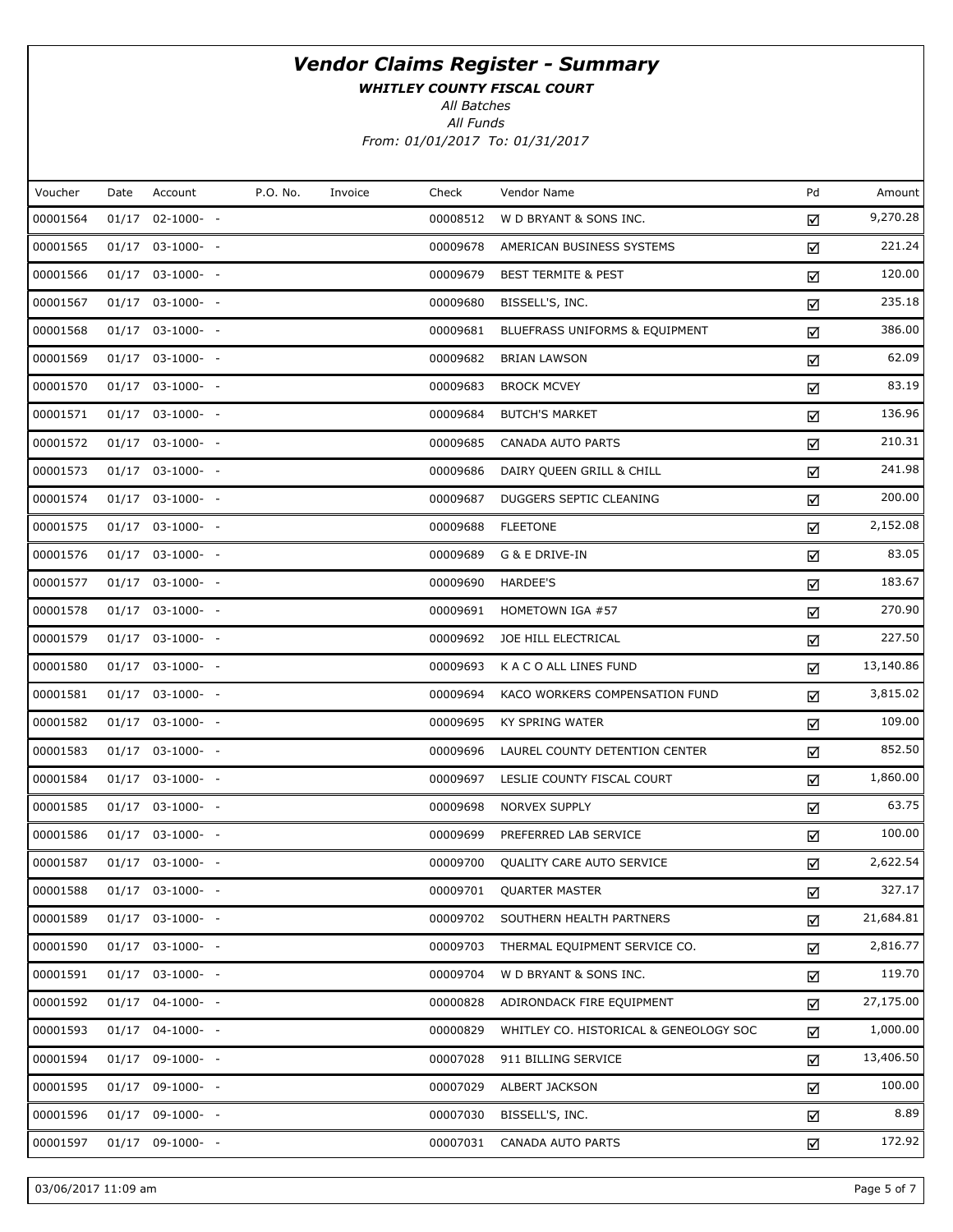WHITLEY COUNTY FISCAL COURT

All Batches

All Funds From: 01/01/2017 To: 01/31/2017

| Voucher  | Date | Account            | P.O. No. | Invoice | Check    | Vendor Name                          | Pd | Amount    |
|----------|------|--------------------|----------|---------|----------|--------------------------------------|----|-----------|
| 00001598 |      | $01/17$ 09-1000- - |          |         | 00007032 | <b>CLARK'S TIRE SERVICE</b>          | ☑  | 361.00    |
| 00001599 |      | $01/17$ 09-1000- - |          |         | 00007033 | <b>CORBIN GARAGE DOORS</b>           | ☑  | 631.60    |
| 00001600 |      | $01/17$ 09-1000- - |          |         | 00007034 | DAVID HALL                           | ☑  | 75.00     |
| 00001601 |      | $01/17$ 09-1000- - |          |         | 00007035 | <b>EMSAR CENTRAL</b>                 | ☑  | 667.54    |
| 00001602 |      | $01/17$ 09-1000- - |          |         | 00007036 | ENVIRONMENTAL WASTE SYSTEMS, LLC     | ☑  | 280.00    |
| 00001603 |      | $01/17$ 09-1000- - |          |         | 00007037 | EVERBANK COMMERICAL FINANCE INC      | ☑  | 55.82     |
| 00001604 |      | $01/17$ 09-1000- - |          |         | 00007038 | <b>FLEETONE</b>                      | ☑  | 2,155.46  |
| 00001605 |      | $01/17$ 09-1000- - |          |         | 00007039 | <b>HOLSTON GASES</b>                 | ☑  | 2,813.25  |
| 00001606 |      | $01/17$ 09-1000- - |          |         | 00007040 | K A C O ALL LINES FUND               | ☑  | 4,459.12  |
| 00001607 |      | $01/17$ 09-1000- - |          |         | 00007041 | KACO WORKERS COMPENSATION FUND       | ☑  | 16,138.70 |
| 00001608 |      | $01/17$ 09-1000- - |          |         | 00007042 | <b>KELLY HARRISON</b>                | ☑  | 22.94     |
| 00001609 |      | $01/17$ 09-1000- - |          |         | 00007043 | <b>KY SPRING WATER</b>               | ☑  | 35.60     |
| 00001610 |      | $01/17$ 09-1000- - |          |         | 00007044 | LONDON RADIO SERVICE                 | ☑  | 961.90    |
| 00001611 |      | $01/17$ 09-1000- - |          |         | 00007045 | LYKINS OIL COMPANY                   | ☑  | 3,314.33  |
| 00001612 |      | $01/17$ 09-1000- - |          |         | 00007046 | <b>NORVEX SUPPLY</b>                 | ☑  | 23.88     |
| 00001613 |      | $01/17$ 09-1000- - |          |         | 00007047 | PRECISION DUPLICATING SOLUTIONS INC  | ☑  | 40.43     |
| 00001614 |      | $01/17$ 09-1000- - |          |         | 00007048 | QUADMED, INC.                        | ☑  | 2,551.65  |
| 00001615 |      | $01/17$ 09-1000- - |          |         | 00007049 | QUALITY CARE AUTO SERVICE            | ☑  | 1,349.99  |
| 00001616 |      | $01/17$ 09-1000- - |          |         | 00007050 | SGT JOES                             | ☑  | 2,344.00  |
| 00001617 |      | $01/17$ 09-1000- - |          |         | 00007051 | SOUTH KY TRUCK SERVICE, LLC          | ☑  | 3,517.54  |
| 00001618 |      | $01/17$ 09-1000- - |          |         | 00007052 | SOUTHEASTERN EMERGENCY EQUIP.        | ☑  | 1,128.72  |
| 00001619 |      | $01/17$ 09-1000- - |          |         | 00007053 | <b>TOMMY STEPHENS</b>                | ☑  | 150.00    |
| 00001620 |      | $01/17$ 09-1000- - |          |         | 00007054 | W D BRYANT & SONS INC.               | ☑  | 500.37    |
| 00001621 |      | $01/17$ 09-1000- - |          |         | 00007055 | WALTER PENNINGTON III                | ☑  | 34.00     |
| 00001622 |      | $01/17$ 09-1000- - |          |         | 00007056 | WILLIAMSBURG-WHITLEY CO. AIRPORT BD. | ☑  | 800.00    |
| 00001623 |      | $01/17$ 12-1000- - |          |         | 00000120 | KENTUCKY STATE TREASURER             | ☑  | 3,481.00  |
| 00001624 |      | $01/17$ 23-1000- - |          |         | 00002414 | BISSELL'S, INC.                      | ☑  | 7.79      |
| 00001625 |      | $01/17$ 23-1000- - |          |         | 00002415 | DAVID OWENS                          | ☑  | 182.01    |
| 00001626 |      | $01/17$ 23-1000- - |          |         | 00002416 | KY SPRING WATER                      | ☑  | 17.00     |
| 00001627 |      | $01/17$ 23-1000- - |          |         | 00002417 | <b>QUILL CORPORATION</b>             | ☑  | 144.89    |
| 00001628 |      | $01/17$ 75-1000- - |          |         | 00000354 | WHITLEY COUNTY TOURISM BOARD         | ☑  | 3,593.45  |
| 00001629 |      | $01/17$ 87-1000- - |          |         | 00004624 | BISSELL'S, INC.                      | ☑  | 69.99     |
| 00001630 |      | $01/17$ 87-1000- - |          |         | 00004625 | <b>COURTNEY MORGAN</b>               | ☑  | 97.20     |
| 00001631 |      | $01/17$ 87-1000- - |          |         | 00004626 | EVERBANK COMMERICAL FINANCE INC      | ☑  | 55.83     |

03/06/2017 11:09 am Page 6 of 7